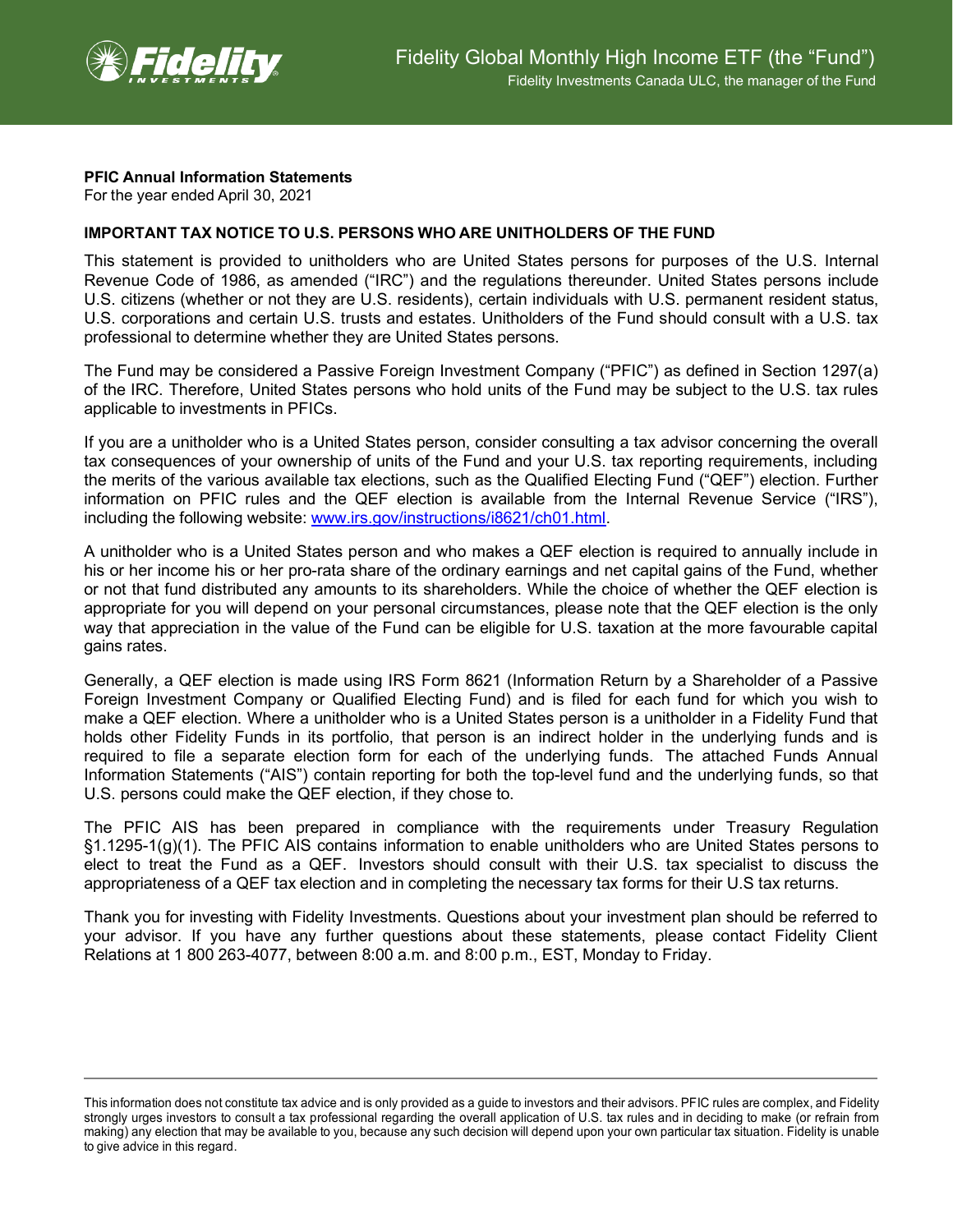

## **PFIC Annual Information Statements (US\$)**

For the Fund's PFIC taxation year ended April 30, 2021

- 1. This Information Statement applies to the PFIC taxation year of Fidelity Global Monthly High Income ETF (the "Fund") commencing on May 01, 2020 and ending on April 30, 2021.
- 2. The per-unit, per-day amounts of ordinary earnings and net capital gains of the Fund and it's lower-tier Fund(s) as applicable, for the period specified in paragraph (1) are provided in the table:

| <b>FIDELITY FUND HELD DIRECTLY</b>                          |                                       | <b>ORDINARY</b><br><b>EARNINGS \$</b> |                                                  | <b>NET CAPITAL</b><br><b>GAIN \$</b>         |
|-------------------------------------------------------------|---------------------------------------|---------------------------------------|--------------------------------------------------|----------------------------------------------|
| Fidelity Global Monthly High Income ETF                     |                                       | 0.00005490                            |                                                  | 0.00000000                                   |
| <b>FIDELITY LOWER-TIER FUNDS</b><br><b>HELD INDIRECTLY</b>  | <b>ORDINARY</b><br><b>EARNINGS \$</b> | <b>NET CAPITAL</b><br><b>GAIN \$</b>  | <b>FUND'S U.S. TAX</b><br><b>YEAR COMMENCING</b> | <b>FUND'S U.S. TAX</b><br><b>YEAR ENDING</b> |
| Fidelity Systematic U.S. High Yield Bond ETF                | 0.00017579                            | 0.00000000                            | May 01, 2020                                     | April 30, 2021                               |
| Fidelity Systematic Canadian Bond Index ETF                 | 0.00014627                            | 0.00000310                            | May 01, 2020                                     | April 30, 2021                               |
| Fidelity Global Core Plus Bond ETF                          | 0.00030197                            | 0.00000000                            | May 01, 2020                                     | April 30, 2021                               |
| Fidelity U.S. High Quality Index ETF                        | 0.00027623                            | 0.00024360                            | May 01, 2020                                     | April 30, 2021                               |
| Fidelity International High Quality Index ETF               | 0.00006643                            | 0.00001358                            | May 01, 2020                                     | April 30, 2021                               |
| Fidelity Floating Rate High Income Multi-Asset<br>Base Fund | 0.00001188                            | 0.00000000                            | May 01, 2020                                     | April 30, 2021                               |
| Fidelity American High Yield Fund                           | 0.00001815                            | 0.00000000                            | May 01, 2020                                     | April 30, 2021                               |
| Fidelity Global Credit Ex-U.S. Investment Trust             | 0.00000000                            | 0.00000000                            | May 01, 2020                                     | April 30, 2021                               |
| Fidelity U.S. Money Market Investment Trust                 | 0.00000000                            | 0.00000000                            | May 01, 2020                                     | April 30, 2021                               |
| Fidelity Canadian Money Market Investment Trust             | 0.00000069                            | 0.00000000                            | May 01, 2020                                     | April 30, 2021                               |
| Fidelity Canadian High Dividend Index ETF                   | 0.00000000                            | 0.00000000                            | May 01, 2020                                     | April 30, 2021                               |
| Fidelity U.S. High Dividend Index ETF                       | 0.00000000                            | 0.00000000                            | May 01, 2020                                     | April 30, 2021                               |
| Fidelity U.S. Dividend for Rising Rates Index ETF           | 0.00003767                            | 0.00000000                            | May 01, 2020                                     | April 30, 2021                               |
| Fidelity International High Dividend Index ETF              | 0.00000000                            | 0.00000000                            | May 01, 2020                                     | April 30, 2021                               |

To determine your pro-rata share of the amounts of ordinary earnings and net capital gains of the Fund and each of its lower-tier fund(s) held directly and indirectly, as applicable, multiply the per-unit per-day amounts indicated above by the number of units of the Fund held and the number of days you held the units during the Fund's PFIC taxation year.

Here is an example to illustrate the calculation using the per-unit, per-day factors.

You own 100 units of Fund A from the period May 1, 2020 through October 31, 2020. You purchased an additional 100 units of Fund A on November 1, 2020. You did not sell any units of the Fund at any time during the year. Fund A has a PFIC taxation year end of April 30, 2021.

The Fund's ordinary earnings were \$0.001 per unit, per day.

Result: Your ordinary earnings for 2021 of the directly held fund are (\$0.001 \* 183 days \* 100) + (\$0.001 \*180 days\* 200) = \$54.30

Use the same calculation method in the example above, to determine your pro-rata share of the amounts of ordinary earnings and capital gains for any applicable lower-tier Fund(s).